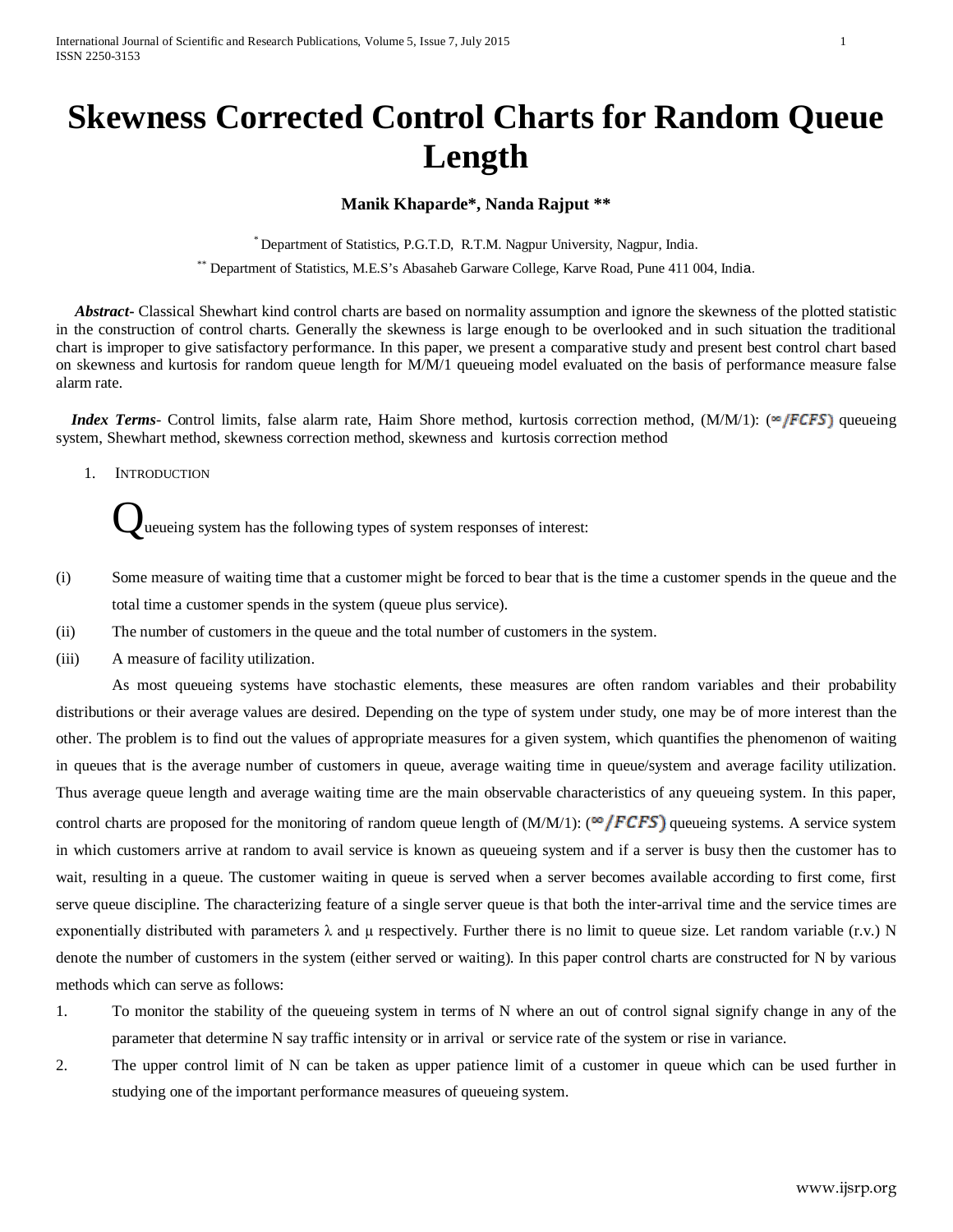3. In case these control limits are informed beforehand to customers, then abandonment of service by customer because of impatience reduces. Performance of any queueing system is judged to be satisfactory if a customer has to wait for minimum period of time within his/her patience limit in the system to get service, in concise queue length should be small.

All of the cases discussed above rely heavily on the goodness of the control chart limits [8]. Mean, standard deviation, skewness and kurtosis are used in calculating the control limits. It is also assumed that the control charts relate to individual observations. Through numerical analysis of the performance measure, control charts obtained by different methods are compared to find the best performing control chart.

# **2. Literature Review**

 Control charts are one of the powerful tools of statistical process control, widely accepted and applied in industry. Basically used to improve productivity, prevent defects and unnecessary process adjustments, also provides information in diagnosis and process capability. Control chart effectiveness is based on control limits to detect whether a process is in control. The traditional charts are based on the assumption that the distribution of the quality characteristic is normal or approximately normal [2]. However, in many situations this normality assumption of process population is not valid when the process distribution is found to be skewed.

If the underlying process distribution is skewed, then methods with which false alarm rates can be controlled to the desired level for an arbitrary skewed distribution are required. A great deal of literature developed various methods to deal with skewness of process distribution. Chan and Cui [2] took the degree of skewness of the underlying process distribution and proposed skewness correction (SC) method for constructing control charts for skewed distribution. Kurtosis correction method was developed to set up control charts for the symmetric and leptokurtic distribution [8]. A skewness and kurtosis correction (SKC) method was proposed to derive control charts with no assumption of the underlying process distribution, that takes into account the degree of skewness and kurtosis of the process distribution and provides the control limits using three standard deviation and adding the known function of skewness and kurtosis [9].Control charts for attributes data were developed, where the monitoring statistic may have a skewed distribution and implemented for the study of queue length of M/M/s system [7].This paper uses control charts developed through heuristic methods with no assumptions on the process distribution for obtaining upper control limit for characteristic i.e. number of customers in the queueing system. Performance of control charts are judged on the basis of false alarm rate.

# **3. Probability distribution of the system size N**

(M/M/1): (∞/FCFS) is taken for study as it models a large number of queueing problems has Poisson input, exponential service time, single server with first come, first serve queue discipline and infinite capacity. In the construction of control chart for N, characteristics of distribution of r.v. N is needed.

Let r.v. N be the number of customers in the system (both waiting and in service) in steady state. The steady state probability distribution of r.v. N is given by,  $p_n = P[N = n] = \rho^n (1 - \rho), n = 0, 1, 2, \dots$ , where  $\rho < 1$  (1)

and  $\rho = \frac{\lambda}{\mu}$  is the traffic intensity or utilization rate for single server queue,  $\lambda$  is the mean arrival rate and  $\mu$  is the mean service rate.The r.v. N follows geometric distribution with parameter  $(1-\rho)$ . The distribution of the r.v. N depends on two parameters  $\lambda$ and µ only through their ratio. The model clearly suggests that, if control is possible, the parameters should be adjusted to make ρ approach 1, in order to achieve full utilization of the server.

#### **3.1. Distributional properties of random variable N**

The distributional properties of r.v. N namely mean, variance, skewness and kurtosis are displayed in the table given below.

Table I: Distributional properties of random variable N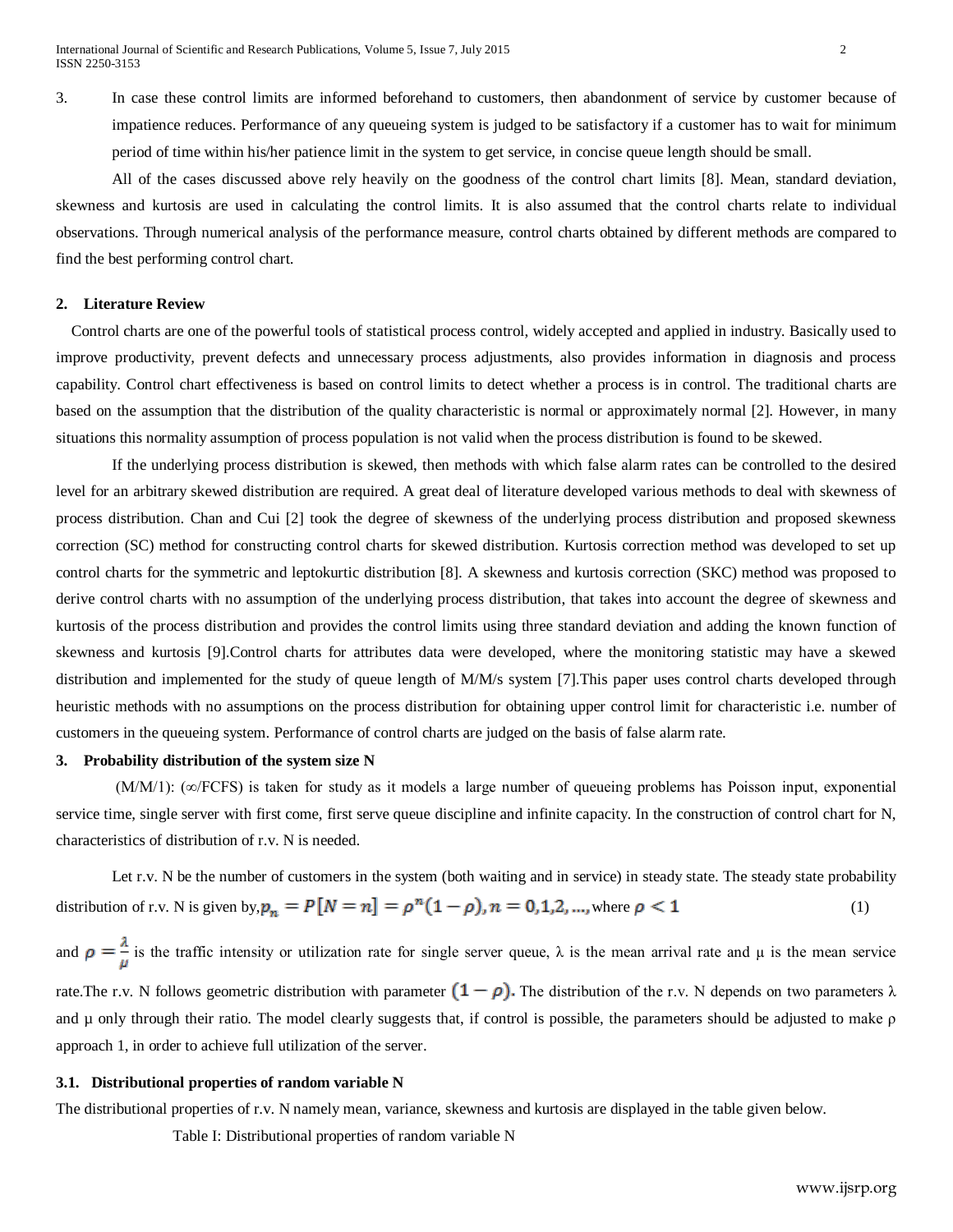International Journal of Scientific and Research Publications, Volume 5, Issue 7, July 2015 3 ISSN 2250-3153

| E(N)          | V(N)           | $Y_1$                     | $Y_2$                                    |
|---------------|----------------|---------------------------|------------------------------------------|
| D<br>$1-\rho$ | $(1 - \rho)^2$ | $1+\rho$<br>$\sqrt{\rho}$ | $\left(\frac{-}{\rho} + \rho\right) + 4$ |

From the above table, it can be noted that various characteristics of N depends on traffic intensity  $\rho$ .

## **4. Numerical analysis of characteristics of distribution of r.v N**

To study the effect of traffic intensity on the distributional properties of random variable N, a set of increasing values of ρ are selected mean, variance, skewness and kurtosis are computed and displayed in Table II. From this table, it is noted that as the values of traffic intensity (ρ) increases, the mean and variance increases rapidly. But for large values of ρ, the rate of increment in variance as compared to mean is larger, as such the expected value of N does not appear to have much relevance for large values of ρ. Although these quantities can be made arbitrarily large for sufficiently large  $\rho$  (<1), the system may therefore take long time to reach steady state equilibrium. It is observed that skewness, and kurtosis of the distribution of r.v. N decreases with increasing values of traffic intensity.

| $\rho$           | E(N)             | $\overline{V(N)}$ | $Y_1$   | $\gamma_2$       |
|------------------|------------------|-------------------|---------|------------------|
| 0.1              | 0.11111          | 0.123             | 3.47851 | 14.1             |
| $\overline{0.2}$ | 0.25             | 0.313             | 2.68328 | $\overline{9.2}$ |
| $\overline{0.3}$ | 0.42857          | 0.612             | 2.37346 | 7.633333         |
| 0.4              | 0.66667          | 1.11              | 2.21359 | 6.9              |
| $\overline{0.5}$ | 1                | $\overline{2}$    | 2.12132 | $\overline{6.5}$ |
| 0.6              | $\overline{1.5}$ | 3.75              | 2.06559 | 6.266667         |
| 0.65             | 1.85714          | $\overline{5.31}$ | 2.04657 | 6.188462         |
| $\overline{0.7}$ | 2.33333          | 7.78              | 2.03189 | 6.128571         |
| 0.75             | 3                | $\overline{12}$   | 2.02073 | 6.083333         |
| $\overline{0.8}$ | 4                | 20                | 2.01246 | 6.05             |
| 0.85             | 5.66667          | 37.8              | 2.00661 | 6.026471         |
| 0.9              | 9                | 90                | 2.00278 | 6.011111         |
| 0.91             | 10.1111          | $\overline{112}$  | 2.00222 | 6.008901         |
| 0.92             | 11.5             | 144               | 2.00174 | 6.006957         |
| 0.93             | 13.2857          | 190               | 2.00132 | 6.005269         |
| 0.94             | 15.6667          | $\overline{261}$  | 2.00096 | 6.00383          |
| 0.95             | 19               | 380               | 2.00066 | 6.002632         |
| 0.96             | 24               | 600               | 2.00042 | 6.001667         |
| 0.97             | 32.3333          | 1080              | 2.00023 | 6.000928         |
| 0.98             | 49               | 2450              | 2.0001  | 6.000408         |
| 0.99             | 99               | 9900              | 2.00003 | 6.000101         |
| 0.991            | 110.111          | 12200             | 2.00002 | 6.000082         |
| 0.992            | 124              | 15500             | 2.00002 | 6.000065         |
| 0.993            | 141.857          | 20300             | 2.00001 | 6.000049         |
| 0.994            | 165.667          | 27600             | 2.00001 | 6.000036         |

Table II: Mean, Variance, Skewness, and Kurtosis of r.v. N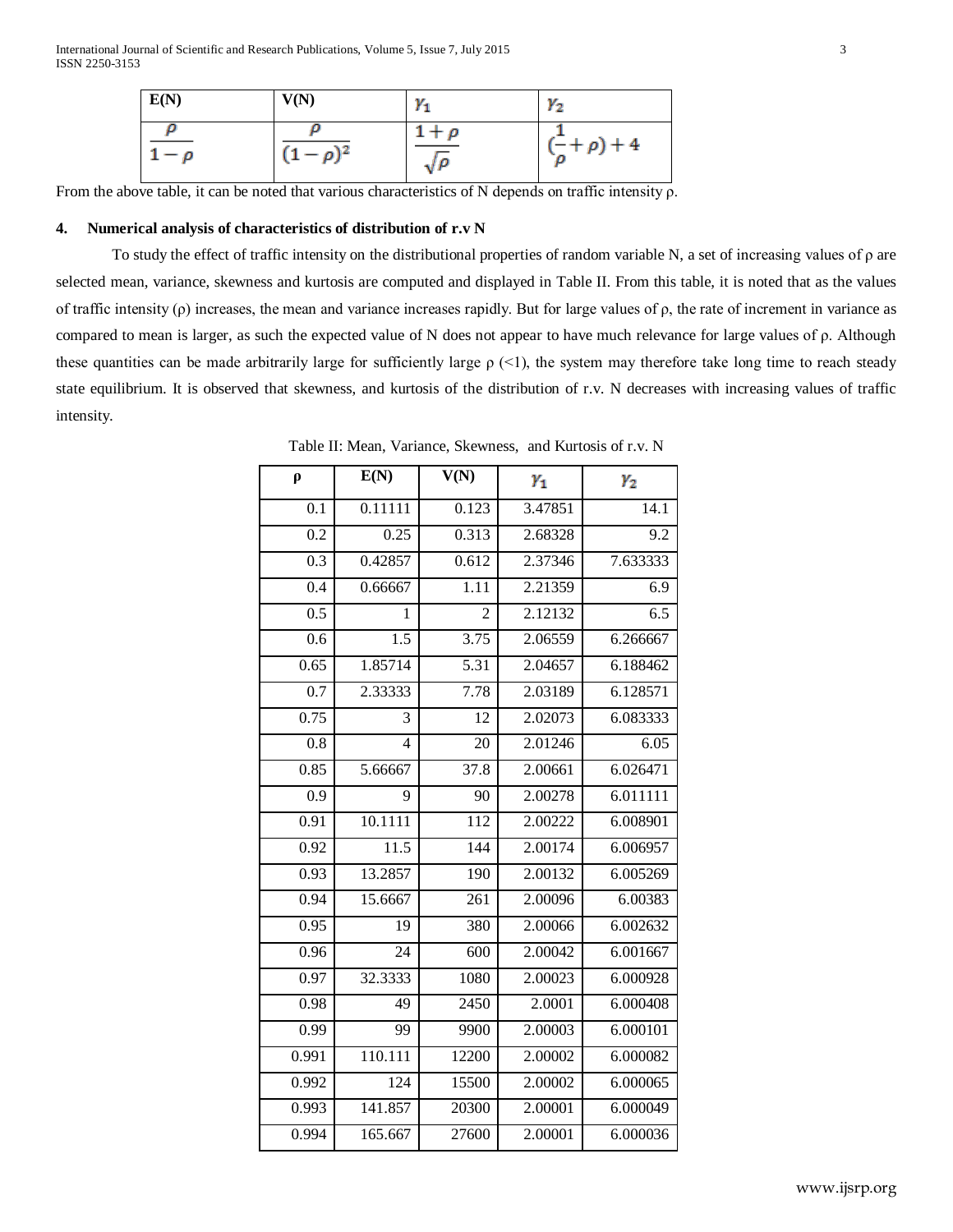| 0.995 | 199     | 39800  | 2.00001 | 6.000025 |
|-------|---------|--------|---------|----------|
| 0.996 | 249     | 62300  |         | 6.000016 |
| 0.997 | 332.333 | 111000 | ി       | 6.000009 |
| 0.998 | 499     | 250000 | ◠       | 6.000004 |
| 0.999 | 999     | 999000 |         | 6.000001 |

# **5. Construction of control charts for random variable N**

Knowing the characteristics of the probability distribution of r.v. N control charts are constructed for N using different methods. These charts will be referred as C-charts. As the probability function of a geometric distribution is a monotonously decreasing function in n and since control limits for queueing system are to be computed, it would be meaningless to define lower control limit ( LCL) for this distribution, however, obtaining upper control limit i.e. UCL would obviously make sense. Since, it will help in monitoring improbable high values of N (the monitoring statistic) and further help in controlling abandonment due to impatience. Hence, in all control charts defined for N, only UCL,  $\alpha_u$  and ARL would be computed. The criteria used for out of control condition will be whenever a point falls outside the UCL, the system is said to be out of control. In other words, customers are running out of patience and might abandon the system. And hence investigation and corrective action are required to be taken to find and eliminate the causes responsible for this behaviour [6].

#### **5.1. Control chart C<sub>1</sub>: Shewhart method**

The conventional Shewhart type control charts are used to determine whether a process is in a state of statistical control to bring out-of-control process into in-control and to monitor the process to confirm that it stays in control [5]. The limits are constructed by assuming that the underlying distribution is normal or approximately normal. Here, control chart can be used for on-line system surveillance and to improve the system.

Control limits for  $C_1$ -chart for r.v. N when parameters are known [6]:

$$
UCL = E(N) + L * \sqrt{V(N)}
$$
  
\n
$$
CL = E(N)
$$
  
\n
$$
LCL = E(N) - L * \sqrt{V(N)}
$$
\n(2)

where  $E(N)$  and  $V(N)$  are displayed in Table I and  $L(=3)$  is the "distance" of the upper control limit from the centre line, expressed in standard deviation units.

Control limits are used in determination of a performance measure of queueing system, hence a need for better performing charts.

# **5.2. Control chart C<sub>2</sub> : Skewness correction (SC) method**

Skewness correction method corrects the Shewhart chart according to the degree of skewness of the distribution of r.v. N. It provides asymmetric control limits using  $\pm 3$  standard deviations plus the same known function of the degree of skewness estimated from subgroups, and with no assumptions on the distribution.

The skewness correction  $C_2$  chart is based on the following control limits, when parameters are known [2]:

$$
UCL = E(N) + (3 + c_4^*)\sqrt{V(N)}
$$
  
\n
$$
CL = E(N)
$$
  
\n
$$
LCL = E(N) + (-3 + c_4^*)\sqrt{V(N)}
$$
\n(3)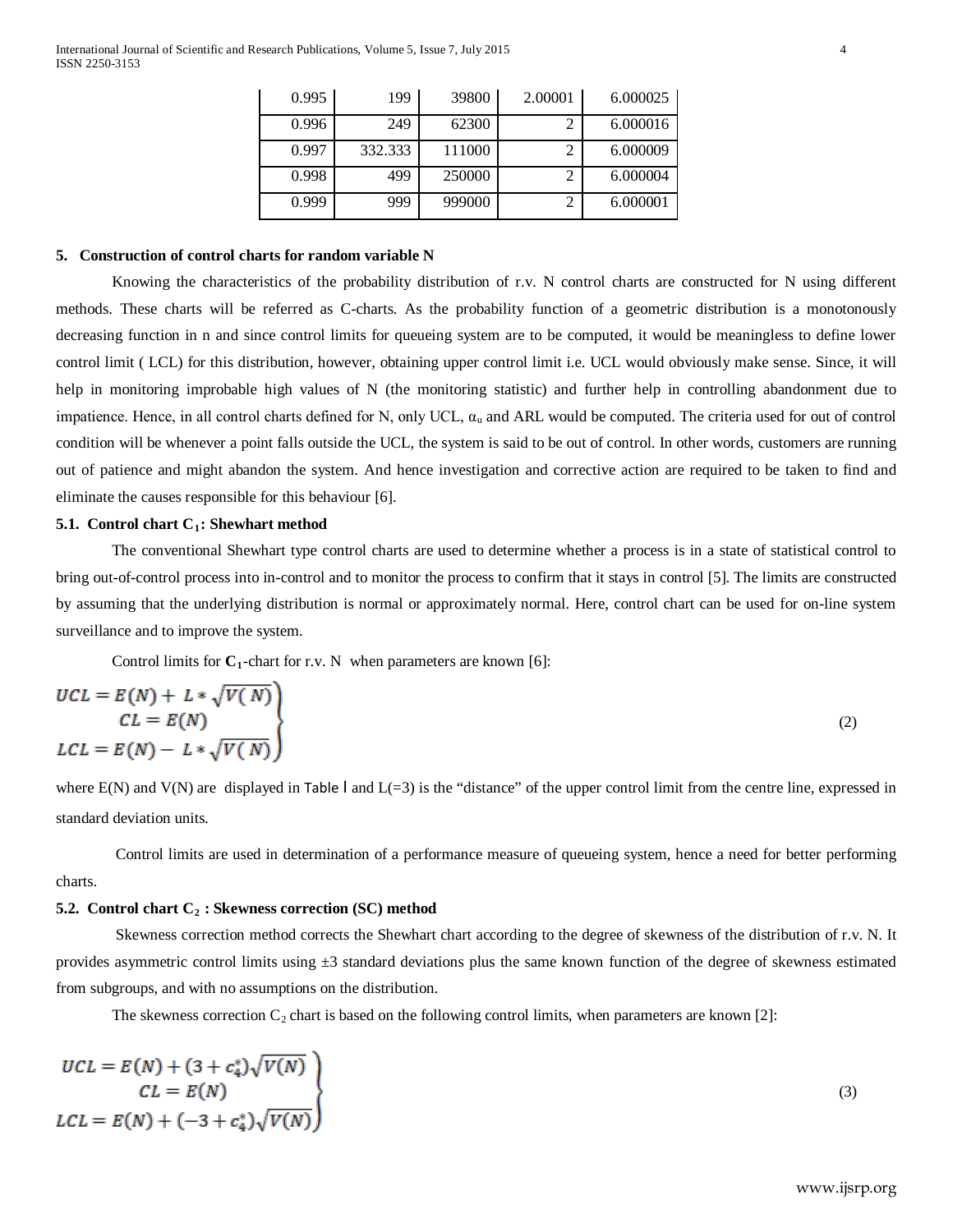where  $\mathcal{C}_4^*$  denote skewness correction and is given by  $\mathcal{C}_4^* = \frac{\frac{4}{8}v_1}{1+0.2v_1^2}$  and E(N), V(N) and  $\gamma_1(N)$  are displayed in Table I. When

 $\gamma_1 = 0$ , the SC chart reduces to the Shewhart chart. However, if the distribution is positively skewed, then the distance of the UCL from the CL is larger than that of the LCL from the CL. If the distribution is negatively skewed, then the distances are reversed, but the bandwidth of the control chart is always six.

# **5.3. Control chart C<sub>3</sub>: Haim Shore method**

Sometimes the skewness is too large to be ignored and may be crucial to the proper functioning. Ignoring skewness affects the performance of the control chart and results in raised Type I risk. These findings have instigated in the development of various control charts that takes into consideration the non-normality of the monitoring statistic. Control charts for attributes data were developed, where the monitoring statistic may have a skewed distribution and implemented it for the study of queue length of M/M/s system[7]. Unlike the traditional chart which uses only standard normal quantiles, the control chart for attributes may use logistic quantiles. Since this may help for monitoring statistic with exceptionally high skewness and high kurtosis.

The control limits for N, obtained by Haim Shore method which involves the first three moments of the r.v. N are:

For  $\gamma_1(N) \geq 0.5$ 

$$
UCL = E(N) + 3.642\sqrt{V(N)} + 0.9146\sqrt{V(N)}\gamma_1 - \frac{1}{2}
$$
  
=  $\frac{\rho}{1-\rho}$  + 3.642 $\frac{\sqrt{\rho}}{1-\rho}$  + 0.9146 $\frac{1+\rho}{1-\rho}$  -  $\frac{1}{2}$  (4)

$$
CL = E(N) = \frac{\rho}{1 - \rho} \tag{5}
$$

$$
LCL = E(N) - 3.642\sqrt{V(N)} + (1.40)(0.9146)\sqrt{V(N)}\gamma_1 + \frac{1}{2}
$$

$$
= \frac{\rho}{1-\rho} - 3.642 \frac{\sqrt{\rho}}{1-\rho} + (1.40)(0.9146) \frac{1+\rho}{1-\rho} + \frac{1}{2}
$$
\n
$$
\tag{6}
$$

where  $E(N)$ ,  $V(N)$  and  $\gamma_1$  are displayed in Table I. It is observed that skewness depends only on the traffic intensity and from Table II the skewness of the distribution of N decreases as ρ increases. Also, the minimum value of skewness is nearly 2 which are observed for high values of ρ. Therefore control limits given by expressions (4), (5) and (6) are used, as the distribution of N is highly skewed and for high values of skewness the probability limits, based on normal quantiles, may not be appropriate due to the long tails associated with highly skewed distributions or distributions that do not converge to the normal. Hence, control limits based on the logistic quantile are used which are proved to be more efficient, as it has longer tails relative to normal variable.

## **5.4. Control chart C4 : Kurtosis correction (KC) method**

Tadikamalla and Popescu [8] developed a KC method to construct control chart when the process distribution is symmetrical, but is leptokurtic, it has the advantage of providing better control limits and are easier to use and make no assumption on the functional form of underlying distribution. This method shifts the control limits to both sides by the same amount which is function of kurtosis, which is estimated by sample kurtosis. It is observed that the use of the α-quantile of the normal distribution is not appropriate, if the process distribution is skewed.

The control limits based on KC method for  $C_4$  control chart if the process distribution and parameters are known for r.v. N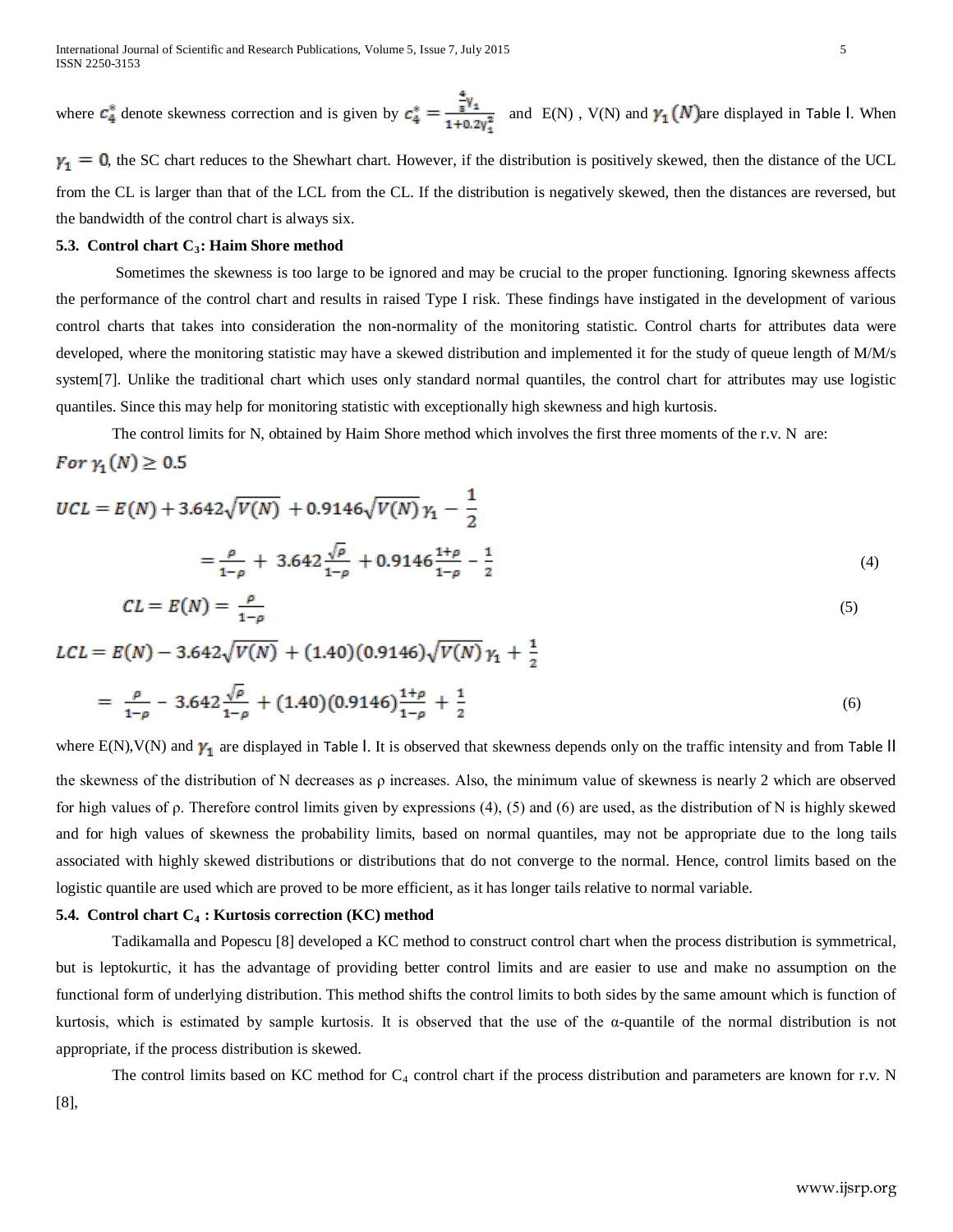International Journal of Scientific and Research Publications, Volume 5, Issue 7, July 2015 6 ISSN 2250-3153

$$
UCL = E(N) + (3 + \frac{v_x(N)}{1 + 0.33v_x}) * \sqrt{V(N)}
$$
  
\n
$$
CL = E(N)
$$
  
\n
$$
LCL = E(N) - (3 + \frac{v_x(N)}{1 + 0.33v_x(N)}) * \sqrt{V(N)}
$$
  
\n(7)

where  $E(N)$ ,  $V(N)$  and  $\gamma_2$  are displayed in Table I. When kurtosis of underlying distribution is zero, the control chart reduces to Shewhart chart.

#### **5.5. Control chart C<sub>5</sub> : Skewness and kurtosis correction (SKC) method**

Wang (2009)[9] developed a SKC method to construct control chart with no assumptions on the process distribution, both the degree of skewness and kurtosis of the process distribution is taken into account. It provides the control limits using 3 standard deviation with addition of the known function of skewness and kurtosis. If kurtosis of the process distribution is zero then SKC method reduces to SC method and to Shewhart if both skewness and kurtosis of the distribution are found to be zero.

The control limits based on SKC method if the process distribution and parameters are known for r.v. N ,

$$
UCL = E(N) + (3 + \frac{\frac{1}{8}v_1}{1 + 0.2v_1^2} + \frac{\frac{1}{4}v_2}{1 + 3|v_2|}) * \sqrt{V(N)}
$$
  
\n
$$
CL = E(N)
$$
  
\n
$$
LCL = E(N) - (3 + \frac{\frac{4}{8}v_1}{1 + 0.2v_1^2} + \frac{\frac{8}{4}v_2}{1 + 3|v_2|}) * \sqrt{V(N)}
$$
\n(8)

where  $E(N), V(N), \gamma_1$  and  $\gamma_2$  are as displayed in Table I.

## **6. Performance measures**

In this section performance measures of control chart are studied.

#### **6.1. False alarm rate for control chart**

Let  $\alpha_u$  denote the probability of type I error generated in the upper tail of the control chart. The Type-I error rate is defined as the probability of signalling an out of control even though the process is actually in-control. It is defined as,  $\alpha_u = P[N > UCL] = \rho^{UCL}$ where UCL is as obtained for control charts based on different methods. This implies that the probability of exceeding some limit on the number of customers in the system is a geometrically decreasing function of that number and decays very rapidly.

#### **6.2. Average run length**

Let ARL<sub>Ci</sub>, i=1,...,5 denote the average run length of control chart C<sub>i</sub>. ARL is the average number of points that must be plotted before a point indicates an out of control condition. If the system observations are uncorrelated, then for any control chart; the average run length is given by [6],

$$
ARL_{\mathcal{C}_{\mathbf{i}}} = \frac{1}{\alpha_{\mathbf{u}}}, \text{ i=1,...,5 where } \alpha_{\mathbf{u}} \text{ is the false alarm rate.}
$$
 (9)

#### **7. Performance comparison of different control charts**

The control limits of control chart based on different methods depend on traffic intensity  $\rho$ . To study the effect of  $\rho$  on control limits and performance measures, same set of increasing values of ρ are selected and CL, UCL,FAR and ARL were computed and comparisons were carried out.

 In Tables III and IV, FAR and corresponding ARL obtained by using different control charts are displayed respectively. From these tables, it is observed that as  $\rho$  increases FAR  $(\alpha_u)$  decreases consequently ARL increases for the control charts based on different methods.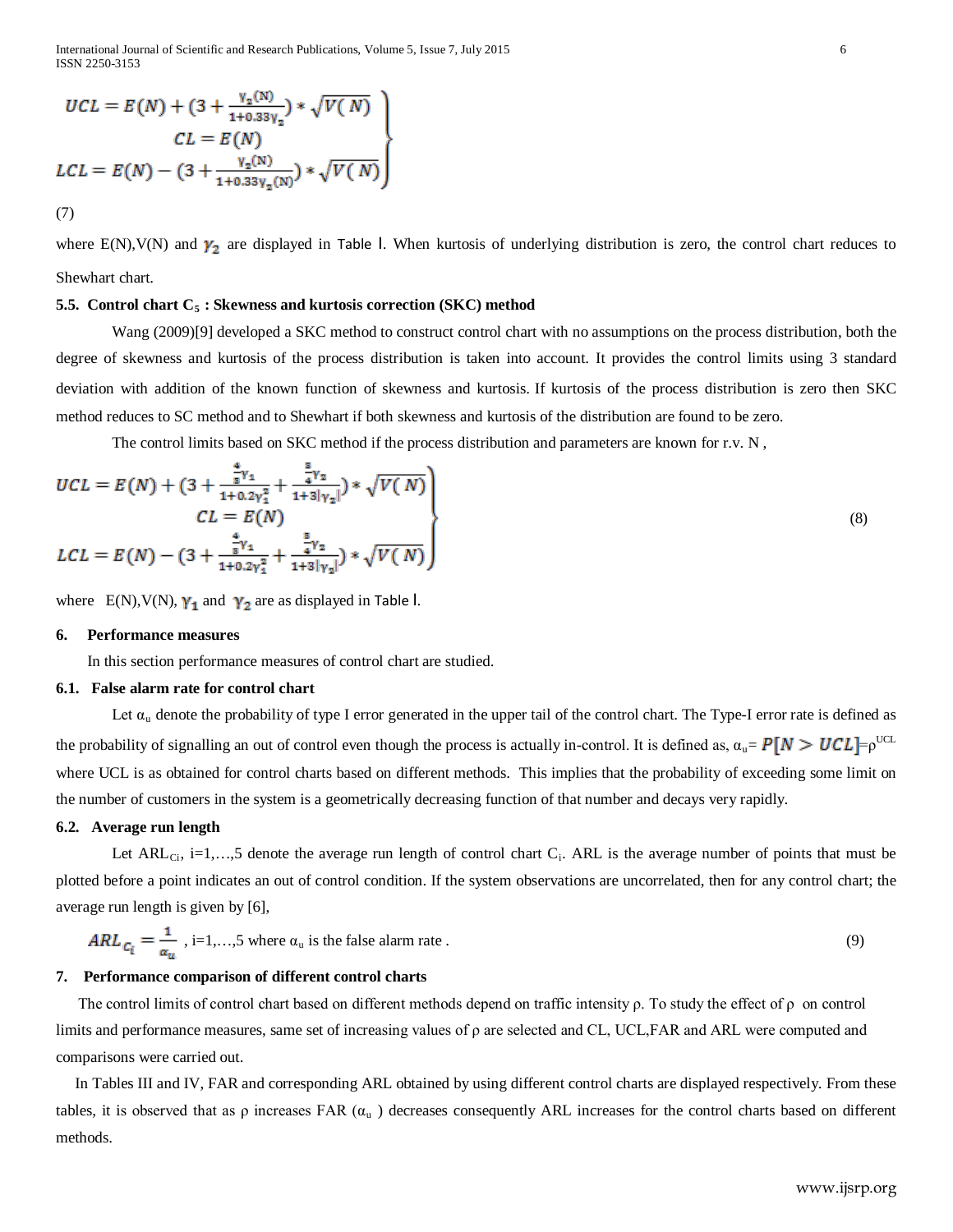i. When  $p=0.1$  and 0.2,  $\gamma_1 = 3.48$  and 2.68 and  $\gamma_2 = 14.1$  and 9.2

respectively, it is observed that,

$$
\alpha_{c_a} < \alpha_{c_3} < \alpha_{c_5} < \alpha_{c_2} < \alpha_{c_1}
$$

Consequently,

$$
ARL_{c_4} > ARL_3 > ARL_{c_5} > ARL_{c_2} > ARL_{c_1}
$$

 As UCL of control chart based on KC method is found to be highest of all methods, so corresponding FAR is lowest and consequently ARL is highest. Whereas, UCL obtained by Shewhart method is lowest, so FAR is found to be highest and resultantly ARL is lowest of all the methods. The argument is as the underlying distribution is highly skewed and leptokurtic, the FAR is large as skewness is high and also because of the discrepancy between the variability pattern of the asymmetric distribution and the normality assumed in constructing the control chart.

ii. For  $\rho \ge 0.3$ ,  $\gamma_1 = 2.37$  to 2 and  $\gamma_2 = 7.63$  to 6,it is observed that,

$$
\alpha_{c_3} < \alpha_{c_4} < \alpha_{c_5} < \alpha_{c_2} < \alpha_{c_1}
$$

Consequently,

$$
ARL_{c_8} > ARL_4 > ARL_{c_5} > ARL_{c_2} > ARL_{c_1}
$$

FAR obtained from control chart based on Haim Shore method is lowest consequently the ARL is highest of all methods and lowest for Shewhart method. Hence control chart based on Haim Shore method is best of all, second best is control chart based on KC method and third best under this situation is control chart based on SKC method.

 iii. From Table II, it is observed that for skewness around 2, traffic intensity is nearer to 1.From figure 2 it is observed that as skewness decreases FAR decreases whereas ARL increases(observe figure 4) .On the other hand from figure 1 as traffic intensity(ρ) increases FAR decreases whereas ARL increases(observe figure 3). On the basis of FAR, control charts  $C_3$ ,  $C_4$  and  $C_5$  show comparable performance.

Table III: Comparison of False Alarm Rate of control charts based on various methods

| ρ    | $Y_1$   | $(\alpha_u)_{c_1}$ | $(\alpha_u)_{c}$ | $(\alpha_u)_{\mathcal{C}_3}$ | $(\alpha_u)_{c_4}$ | $(\alpha_u)_{c_{\overline{u}}}$ |
|------|---------|--------------------|------------------|------------------------------|--------------------|---------------------------------|
| 0.1  | 3.47851 | 0.06836            | 0.02282          | 0.009803                     | 0.00909            | 0.018728                        |
| 0.2  | 2.68328 | 0.04498            | 0.01203          | 0.006205                     | 0.00579            | 0.00968                         |
| 0.3  | 2.37346 | 0.03536            | 0.0087           | 0.004562                     | 0.00458            | 0.006945                        |
| 0.4  | 2.21359 | 0.02994            | 0.0071           | 0.003604                     | 0.00392            | 0.005636                        |
| 0.5  | 2.12132 | 0.02641            | 0.00614          | 0.002972                     | 0.00348            | 0.004862                        |
| 0.6  | 2.06559 | 0.0239             | 0.0055           | 0.002523                     | 0.00317            | 0.004345                        |
| 0.65 | 2.04657 | 0.02289            | 0.00525          | 0.002344                     | 0.00304            | 0.004145                        |
| 0.7  | 2.03189 | 0.02201            | 0.00503          | 0.002187                     | 0.00293            | 0.003973                        |
| 0.75 | 2.02073 | 0.02122            | 0.00484          | 0.002049                     | 0.00283            | 0.003822                        |
| 0.8  | 2.01246 | 0.02052            | 0.00467          | 0.001926                     | 0.00274            | 0.00369                         |
| 0.85 | 2.00661 | 0.01989            | 0.00453          | 0.001816                     | 0.00265            | 0.003572                        |
| 0.9  | 2.00278 | 0.01932            | 0.00439          | 0.001718                     | 0.00258            | 0.003466                        |
| 0.91 | 2.00222 | 0.01921            | 0.00437          | 0.001699                     | 0.00256            | 0.003447                        |
| 0.92 | 2.00174 | 0.0191             | 0.00434          | 0.001681                     | 0.00255            | 0.003427                        |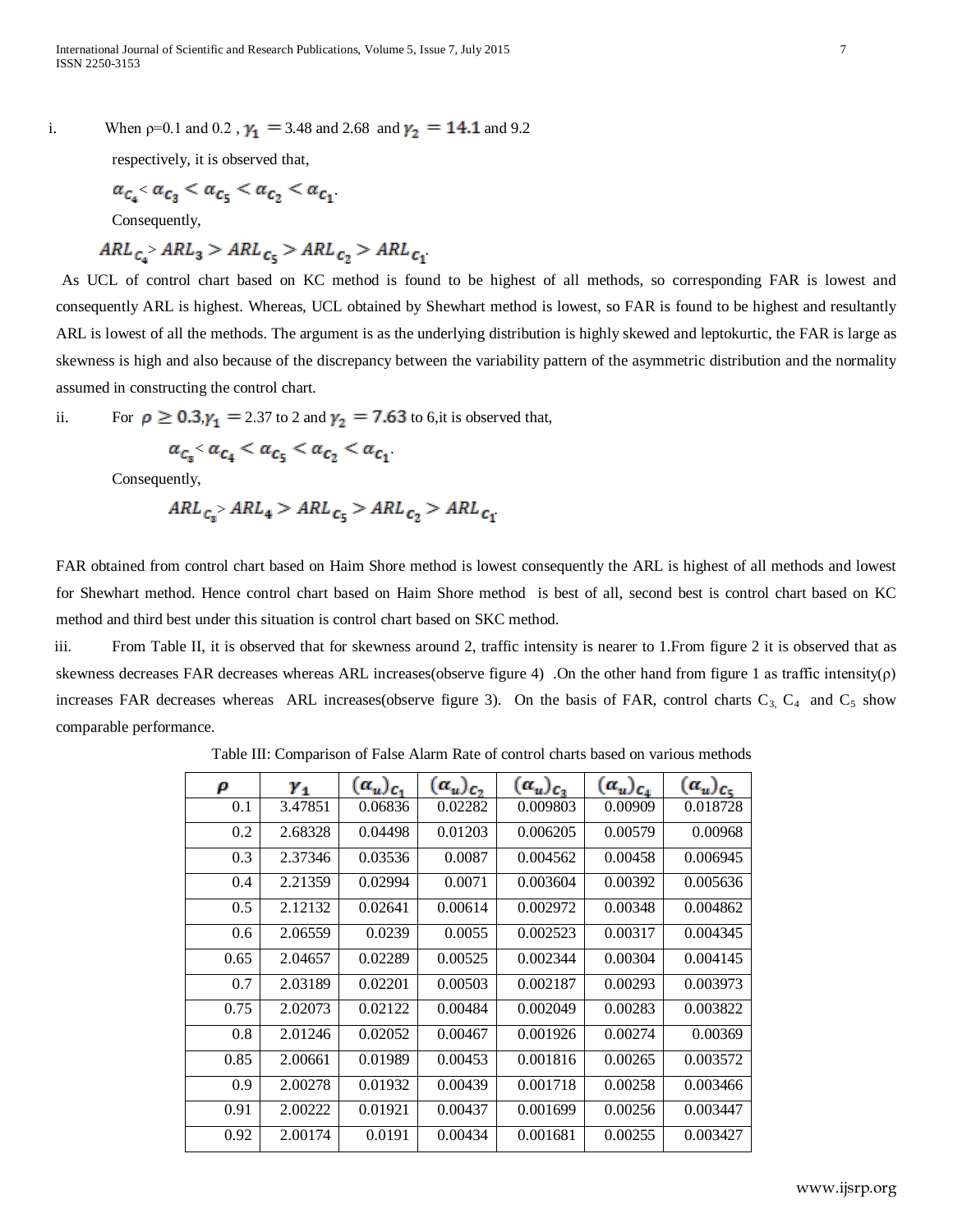| 0.93  | 2.00132        | 0.019   | 0.00432 | 0.001663 | 0.00254 | 0.003408 |
|-------|----------------|---------|---------|----------|---------|----------|
| 0.94  | 2.00096        | 0.01889 | 0.0043  | 0.001646 | 0.00252 | 0.00339  |
| 0.95  | 2.00066        | 0.01879 | 0.00427 | 0.001628 | 0.00251 | 0.003371 |
| 0.96  | 2.00042        | 0.0187  | 0.00425 | 0.001612 | 0.0025  | 0.003353 |
| 0.97  | 2.00023        | 0.0186  | 0.00423 | 0.001595 | 0.00248 | 0.003336 |
| 0.98  | 2.0001         | 0.0185  | 0.00421 | 0.001579 | 0.00247 | 0.003319 |
| 0.99  | 2.00003        | 0.01841 | 0.00418 | 0.001563 | 0.00246 | 0.003302 |
| 0.991 | 2.00002        | 0.0184  | 0.00418 | 0.001561 | 0.00246 | 0.0033   |
| 0.992 | 2.00002        | 0.01839 | 0.00418 | 0.00156  | 0.00246 | 0.003298 |
| 0.993 | 2.00001        | 0.01838 | 0.00418 | 0.001558 | 0.00245 | 0.003297 |
| 0.994 | 2.00001        | 0.01837 | 0.00418 | 0.001557 | 0.00245 | 0.003295 |
| 0.995 | 2.00001        | 0.01836 | 0.00417 | 0.001555 | 0.00245 | 0.003293 |
| 0.996 | $\overline{2}$ | 0.01835 | 0.00417 | 0.001554 | 0.00245 | 0.003292 |
| 0.997 | 2              | 0.01834 | 0.00417 | 0.001552 | 0.00245 | 0.00329  |
| 0.998 | $\overline{2}$ | 0.01833 | 0.00417 | 0.00155  | 0.00245 | 0.003289 |
| 0.999 | 2              | 0.01833 | 0.00417 | 0.001549 | 0.00245 | 0.003287 |

Table IV: Comparison of Average Run Length (ARL) of control charts based on various methods

| ρ     | $ARL_{c_1}$ | $ARL_{C_2}$ | $ARL_{C_3}$ | $ARL_{c_4}$ | $ARL_{C_5}$ |
|-------|-------------|-------------|-------------|-------------|-------------|
| 0.1   | 14.6286     | 43.8232     | 102.006     | 110.051     | 53.3969     |
| 0.2   | 22.2306     | 83.1528     | 161.152     | 172.8334    | 103.311     |
| 0.3   | 28.2805     | 114.895     | 219.201     | 218.2565    | 143.981     |
| 0.4   | 33.3957     | 140.916     | 277.49      | 255.2174    | 177.417     |
| 0.5   | 37.861      | 162.907     | 336.477     | 287.1177    | 205.673     |
| 0.6   | 41.8406     | 181.975     | 396.363     | 315.5815    | 230.139     |
| 0.65  | 43.6828     | 190.646     | 426.676     | 328.8233    | 241.246     |
| 0.7   | 45.4403     | 198.833     | 457.246     | 341.5136    | 251.72      |
| 0.75  | 47.1213     | 206.588     | 488.078     | 353.714     | 261.628     |
| 0.8   | 48.7331     | 213.955     | 519.175     | 365.4752    | 271.027     |
| 0.85  | 50.2817     | 220.97      | 550.541     | 376.8394    | 279.965     |
| 0.9   | 51.7724     | 227.666     | 582.176     | 387.8421    | 288.483     |
| 0.91  | 52.064      | 228.97      | 588.535     | 390.0021    | 290.139     |
| 0.92  | 52.3535     | 230.261     | 594.906     | 392.149     | 291.781     |
| 0.93  | 52.641      | 231.542     | 601.287     | 394.2831    | 293.407     |
| 0.94  | 52.9264     | 232.811     | 607.679     | 396.4046    | 295.019     |
| 0.95  | 53.2099     | 234.069     | 614.082     | 398.5138    | 296.616     |
| 0.96  | 53.4913     | 235.317     | 620.495     | 400.6107    | 298.199     |
| 0.97  | 53.7709     | 236.554     | 626.92      | 402.6957    | 299.768     |
| 0.98  | 54.0485     | 237.78      | 633.355     | 404.7689    | 301.324     |
| 0.99  | 54.3242     | 238.996     | 639.802     | 406.8304    | 302.866     |
| 0.991 | 54.3517     | 239.117     | 640.447     | 407.0359    | 303.019     |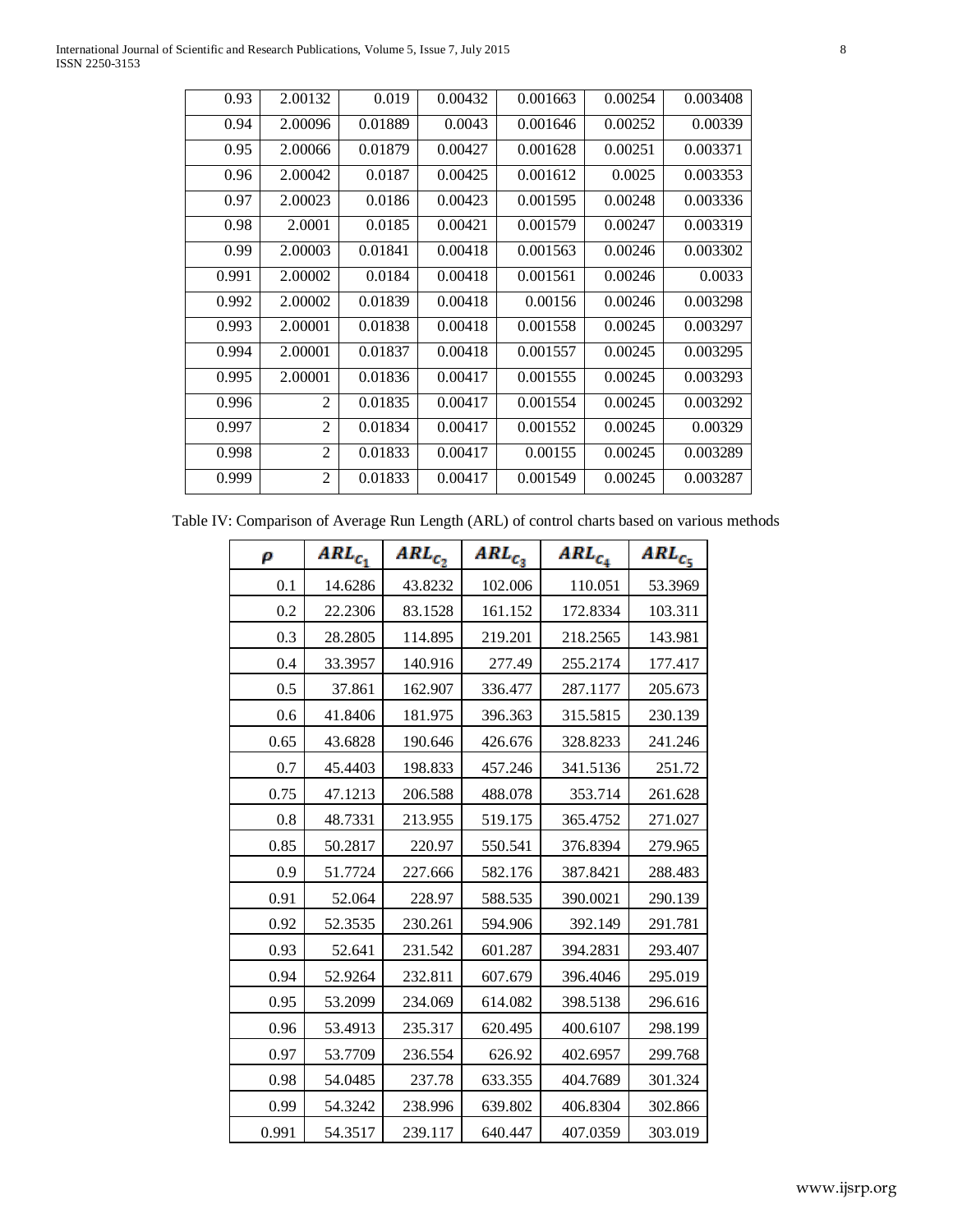| 0.992 | 54.3792 | 239.238 | 641.092 | 407.2413 | 303.172 |
|-------|---------|---------|---------|----------|---------|
| 0.993 | 54.4066 | 239.359 | 641.738 | 407.4466 | 303.326 |
| 0.994 | 54.434  | 239.48  | 642.383 | 407.6518 | 303.479 |
| 0.995 | 54.4614 | 239.601 | 643.029 | 407.8568 | 303.632 |
| 0.996 | 54.4888 | 239.721 | 643.675 | 408.0618 | 303.784 |
| 0.997 | 54.5162 | 239.842 | 644.321 | 408.2666 | 303.937 |
| 0.998 | 54.5435 | 239.962 | 644.967 | 408.4713 | 304.09  |
| 0.999 | 54.5708 | 240.082 | 645.613 | 408.676  | 304.242 |
|       |         |         |         |          |         |

International Journal of Scientific and Research Publications, Volume 5, Issue 7, July 2015 9 ISSN 2250-3153

> FAR of control charts based on various methods for different values of traffic intensity







Figure 1 Figure 2 and  $\frac{1}{2}$  Figure 2

ARL of control charts based on various methods

600

500

400

300

200

 $\frac{8}{2}$ 

 $\circ$ 

ĄRL

 $\blacksquare$  $C<sub>5</sub>$ 

 $0.2$ 

 $0.4$ 

for different values of traffic intensity  $C1$ <br> $C2$ <br> $C3$ <br> $C4$  $\mathcal{L}_{\mathcal{A}}$  $\overline{\phantom{a}}$ 

ARL of control charts based on various methods for different values of skewness





 $0.6$ 

**Traffic intensity** 

 $0.8$ 

 $1.0$